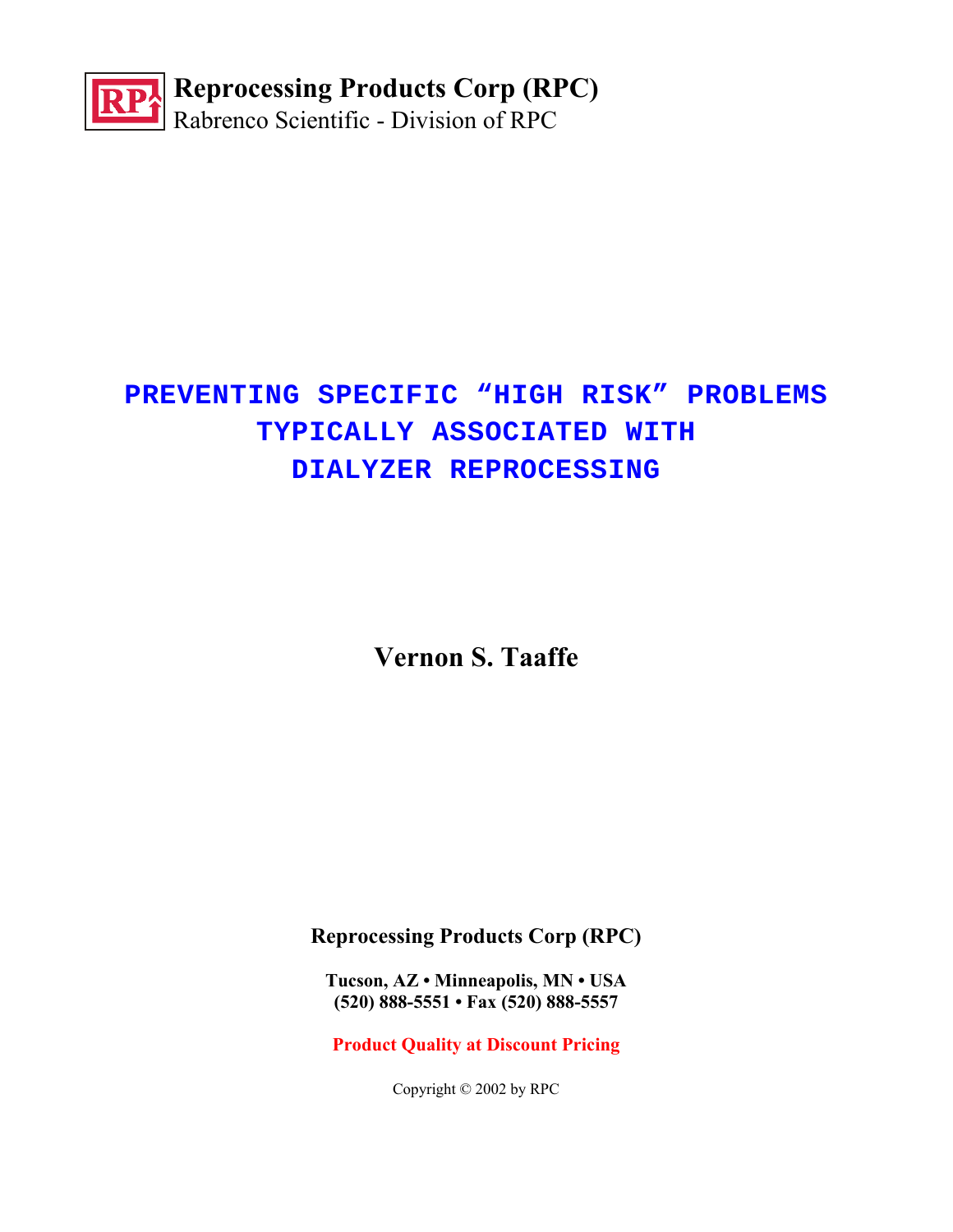#### **TABLE OF CONTENTS**

Note: Information and recommendations in this guideline are based on the author's personal experience working with personnel from more than 100 dialysis facilities, working with dialyzer manufacturers, and personal research to solve the problems listed herein (from 1983 through 2002).

Released February - 1992. Revised June -1992, Sept. - 1993, Sept. - 1996, Sept. - 1998, Dec. - 2002 Copyright 1992, 1993, 1996, 1998, 2002 - Rabrenco Scientific Division of RPC

Micro-X is a trademark of Reprocessing Products Corp (RPC) Renalin is a trademark of Minntech Corporation Peracidin is a trademark of HDC Medical.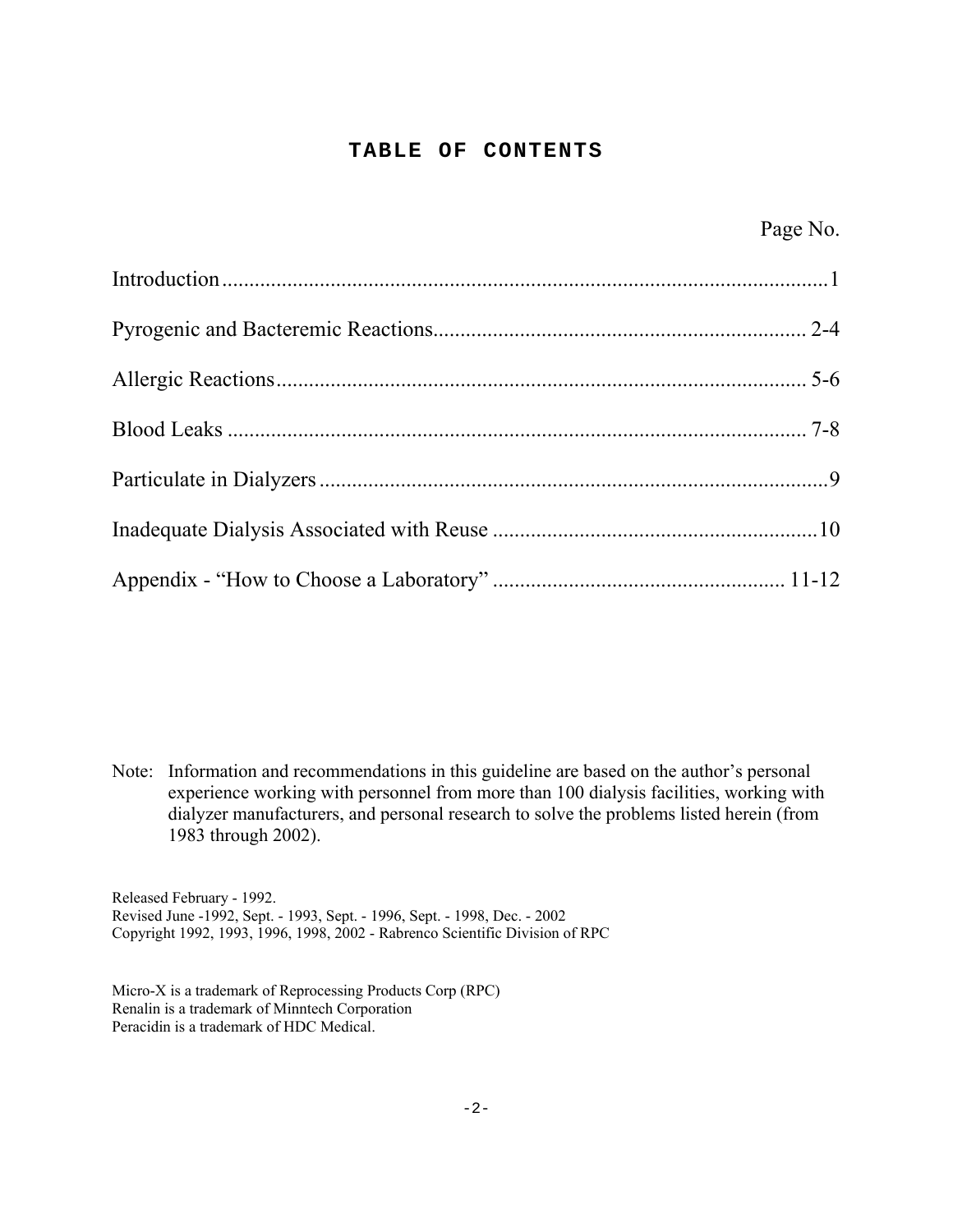# **INTRODUCTION**

Dialyzer reprocessing can be a safe and effective practice if performed properly with appropriate quality control measures in place. However, dialyzer reprocessing will not be safe, just as a dialysis treatment will not be safe, if performed improperly or if quality control is not taken seriously.

Many dialysis centers experience problems with some aspect of providing a dialysis treatment including dialyzer reprocessing. How significant reprocessing problems are and how frequent they occur, will depend largely on the dialysis center's quality control of the entire dialysis and dialyzer reuse process.

Quality control measures are not likely to be as effective when implemented before identifying potential high-risk problems and the mechanisms that can cause these problems. These "high risk" problems are defined as problems that may result in injury or death to dialysis patients.

Certain "high risk" problems reoccur periodically in different dialysis centers across the country. Some of these problems have been unfairly associated with dialyzer reprocessing procedures. Investigations have shown the problems had originated elsewhere in the dialysis treatment procedures. However, problems have originated within a center's dialyzer reprocessing program.

Specific "high risk" problems and their suggested solutions are shown on the following pages. This information is not meant to be an exhaustive listing, nor is it a replacement for medical decision-making.

It is meant to be an informative overview targeted to high risk problems that have been reported by various dialysis centers throughout the United States. By providing this information, the mechanisms that most often cause problems associated with dialyzer reprocessing, can be addressed effectively in quality control procedures.

Important Note:

Warnings, cautions and instructions for use for chemical cleaners and germicides referenced, are not included in this guideline. Personnel using any of the chemicals referenced, or any other chemical, are expected to comply with all appropriate warnings, cautions and instructions for use. Should any of the following problems occur in your center, the Safe Medical Devices Act of 1990 requires you report the incident as soon as possible but no later than 10 working days after you become aware of the incident. Reports of death must be made to the Food & Drug Administration (FDA) and to the manufacturer if known. Reports of serious injuries or illness must be made to the manufacturer or to FDA if the manufacturer is not known. User facilities must submit a semiannual report to FDA summarizing the reports.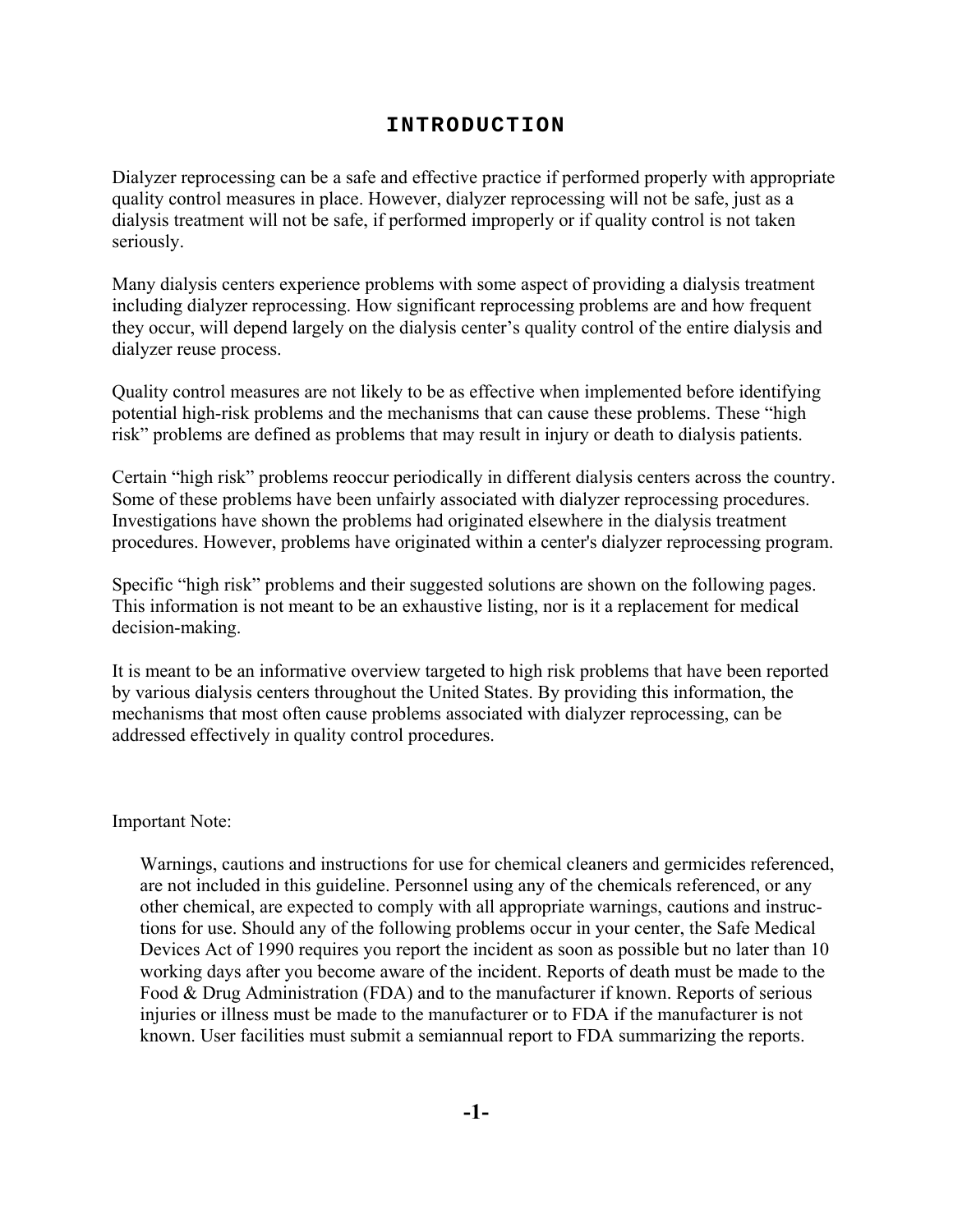#### **PYROGENIC AND BACTEREMIC REACTIONS**

- PROBLEM: Excessive bacteria growth in purified water or bicarbonate solutions not detected by laboratory or by paddle type samplers.
- SOLUTION: Select a laboratory that understands requirements for testing various dialysis samples. See the article in the Appendix entitled: "How to Choose a Laboratory" by J. Maltais, Ph.D. (reprinted with permission of the author). Validate paddle sampler results against results from a more standard test such as the pour plate technique, especially when testing bicarbonate solution samples. Samples should be taken just before system disinfection to see "worst case" conditions.
- RATIONALE: Many laboratories used to working with blood samples, have used inappropriate culture media for water and bicarbonate solution samples. In addition, the amount of water sampled is often insufficient to provide accurate, repeatable results with test sensitivities to less than 1 Colony Forming Unit (<1 CFU). Results from paddle samplers have deviated significantly from results obtained using more conventional methods.
- PROBLEM: Excessive bacterial growth and/or endotoxin units in purified water used for reprocessing dialyzers and/or making bicarbonate concentrate solutions.
- SOLUTION: Increase frequency of water system disinfection procedure. Perform procedure on a maintenance basis (typically every 2 weeks in centers using high flux dialyzers). Disinfect water system at least monthly. Do not rely on culture results alone as an indication of need to disinfect your system. A biofilm could be building in your system or the culture results may be in error as stated above. Action must be taken promptly, to reduce colony count and endotoxin levels, if the water system colony counts reach 50 CFU/mL, or the endotoxin concentration reaches 1EU/mL (ANSI/AAMI RD62:2001). Verify concentration of disinfectant and dwell period are appropriate to kill the bacteria in your system. Disinfect R.O. membranes, holding tank, recirculation loop and EACH DIALYSIS MACHINE WATER INLET LINE. Eliminate long dead legs or branches from your recirculation loop. If manual-reprocessing system is in a dead leg, re-plumb it so that each station is a short extension from the loop. Do not allow dialyzers to sit for more than a few minutes while filled with water. Do not depend on refrigeration to retard growth of all bacterial species, e.g. Yersinia and Listeria grow in cold temperatures.
- RATIONALE: Bacteria are opportunistic microorganisms and without an appropriate system design and maintenance schedule, they will ultimately proliferate in your R.O system. Centers using high flux dialyzers have a greater potential risk as the more permeable membranes may allow bacteria and/or endotoxin in the dialysate to elicit patient reactions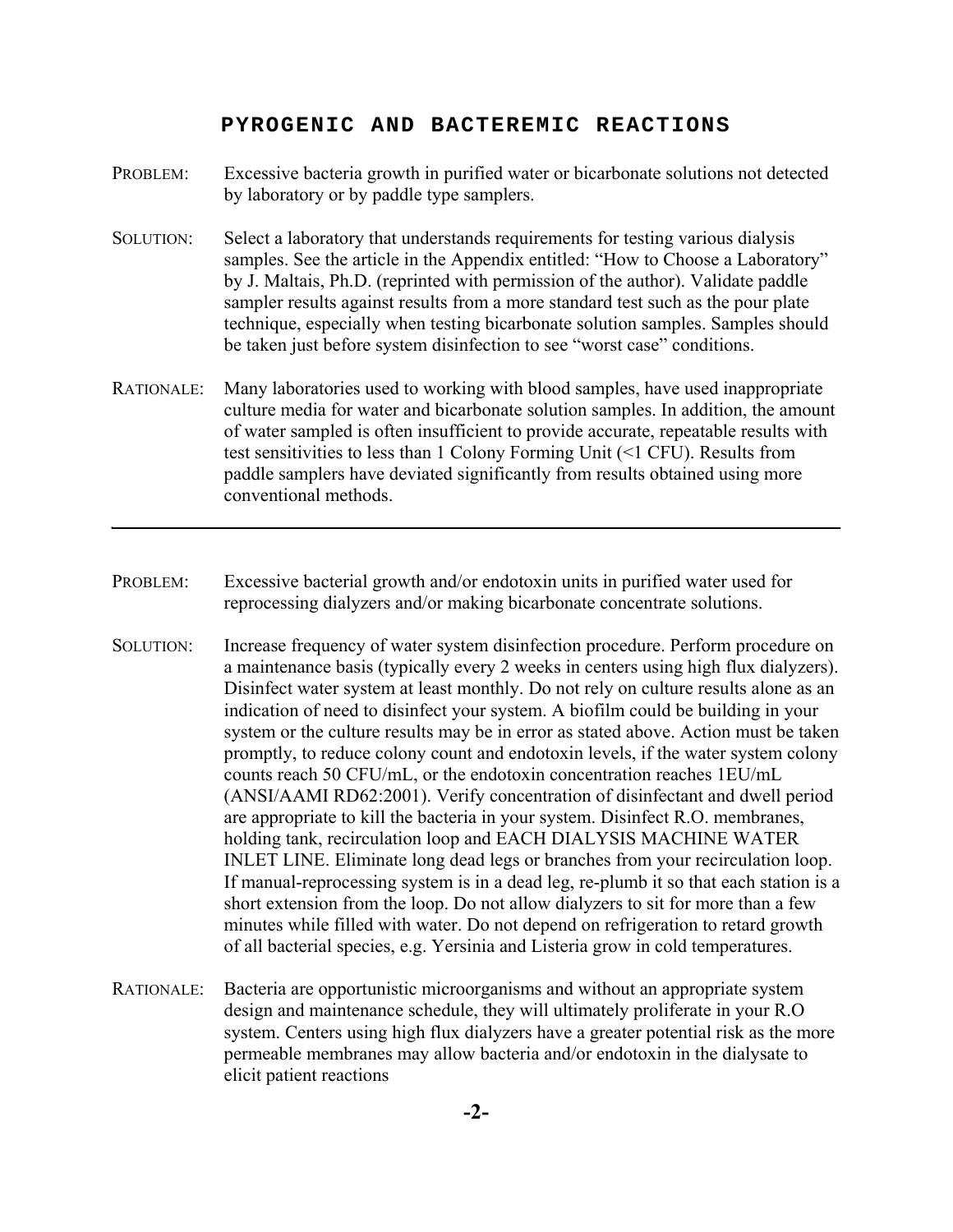- PROBLEM: Excessive bacterial growth in bicarbonate concentrate.
- SOLUTION: Disinfect bicarbonate concentrate mixing system daily, containers at least weekly. Mixing system tanks should have conical taper bottoms to facilitate drainage (this is also true of water system holding tanks). Allow disinfectant to flow through tank faucet soon after placing disinfectant in tank. Disinfectant should be allowed to dwell in tank until next batch of bicarbonate concentrate is to be made. Make sure disinfectant concentration is adequate to kill bacteria in the dwell time established. Rinse the tank with PURIFIED WATER, which is nearly bacteria free (meets ANSI/AAMI RD62 quality requirement – less than 50 CFU/mL, less than 1 EU/mL), until the germicide concentration in the rinse water is below the maximum allowable residual level. Drain all effluent water before making bicarb batch. Should it not be practical to hold disinfectant in mixing tank overnight, make sure rinse water drains thoroughly and does not pool in the tank. Keep faucet open so that water does not stagnate inside faucet. Bicarbonate concentrate machine containers should be filled 20 - 25% with disinfectant, capped and inverted to make sure disinfectant touches all inner surfaces Remove caps pour out disinfectant. Rinse containers with PURIFIED WATER, which is nearly bacteria free, until germicide concentration in the rinse water is below the maximum allowable residual level. Pour out the water. Invert the open containers for residual drainage and allow to air dry in this position until needed again. If large batches of bicarbonate concentrate are stored for up to seven days, consider using an ultraviolet, recirculation storage system.
- RATIONALE: Frequent disinfection of bicarbonate concentrate mixing and storage systems is essential to control colony counts present in the final dialysate. The number of bacteria present in the final dialysate takes on added significance when using high flux dialyzers. Bacteria adapted to bicarbonate solutions grow quickly. Bacteria can grow in bicarbonate concentrate to unacceptable levels in one 24-hour period. Rinse water can be the source for bacteria. Standing pools of water, after tank drainage, should be eliminated or bacteria will grow in these pools or in water trapped in the faucet.
- PROBLEM: Introduction of bacteria or endotoxin after removing ring-caps to clean dialyzer header area.
- SOLUTION: Clean header area by flushing header surface with germicide stream from a vented, washbottle. Germicide used must be the same as that used within dialyzer during storage. Do not use water sprays or water rinsing to clean the header area. Bacteria may grow in areas of the header that cannot be reached by germicide once header cap is reattached.
- RATIONALE: Any bacteria trapped in the header area may be released to the blood under conditions present within the dialyzer during treatment.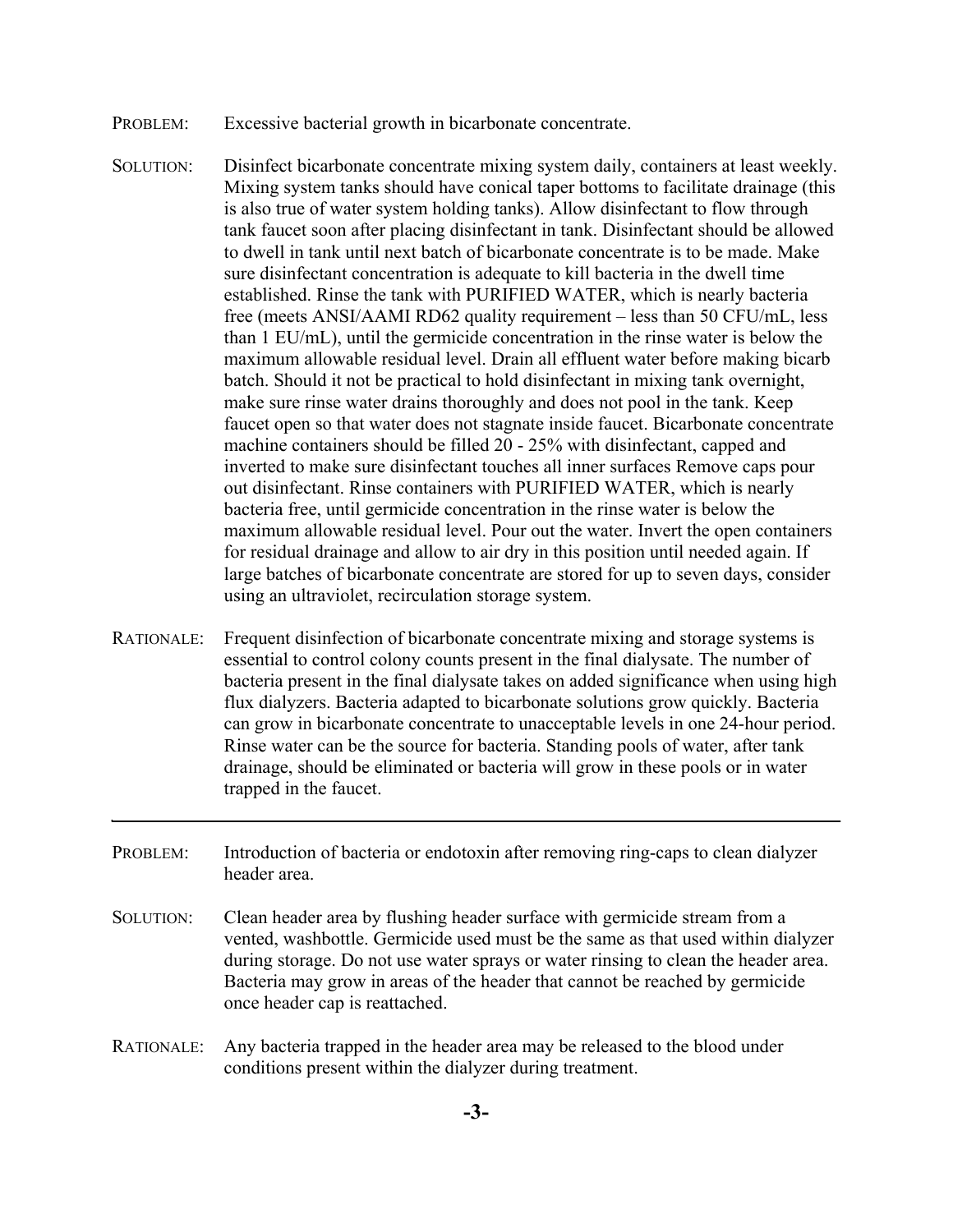- PROBLEM: Inadequate bacterial kill within the dialyzer.
- SOLUTION: Final aqueous formaldehyde concentration delivered to the dialyzer should be 4 percent and allowed to dwell in the dialyzer for 24 hours at a temperature of at least 20 degrees C. Lower concentrations of formaldehyde can be used at higher temperatures if validated as effective. Peracetic acid (PAA) based solutions for dialyzer reprocessing (Micro-X, Renalin, or Peracidin) should be an unexpired 3 - 3.5 percent solution allowed to dwell in the dialyzer for 11 hours at room temperature. PAA solutions should not be heated. Mix germicide solutions thoroughly. Do not rely on the flow force of the dilution water to mix germicides. Ovens used for heat disinfection (or heating dialyzers filled with formaldehyde) must be checked periodically to verify temperature controls are working properly. Consider quantitative testing for the presence of formaldehyde/glutaraldehydes instead of dyes. Do not put dye in PAA solutions. If you are using a manual system, make sure volume of blood compartment and dialysate compartment are both exchanged at least 3 times with germicide before capping for storage. Consider using ultrafiltration of final germicide when manually reprocessing high flux dialyzers (see procedure at end of rationale section). Your dialyzer filling procedure must guarantee that blood and dialysate side final germicide concentrations are at least 90 percent of the prescribed concentration.
- RATIONALE: Four percent formaldehyde for twenty-four hours at 20 degrees C or greater is a Centers for Disease Control recommendation. Less concentrated solutions or a shorter dwell time at 20 degrees C may result in failure to kill certain resistant bacteria such as nontuberculus mycobacteria. 3 - 3.5 percent PAA based dialyzerreprocessing germicide (Micro-X, Renalin, or Peracidin) for eleven hours, at no greater than 25 degrees C, are the germicide manufacturer's specifications for use with automated reprocessing systems. Temperature controllers on ovens may malfunction causing the dialyzer to be over or under-heated. Dyed solutions in dialyzers cannot be used reliably to determine that adequate germicide concentrations exist within the dialyzer. Dye in PAA based germicides may increase the rate of peracetic acid decay, compromising the germicidal characteristics of the chemical solution. Displacing the volume of each dialyzer compartment three times or more, with germicide, minimizes the potential for residual water retained in the dialyzer to dilute the germicide. Large high flux dialyzers may retain significant amounts of rinse water in their intracellular space (as much as 40 percent of total dialyzer volume). Rinse water retained in this space may not be adequately displaced during germicide fill procedures. After filling the blood compartment with germicide, (3X) consider capping the blood compartment outlet port with a disinfected cap and allow germicide flow to continue into the blood compartment and through the membrane until it is evident coming out of the dialysate compartment. Cap remaining blood port. Fill dialysate compartment (3X) and cap.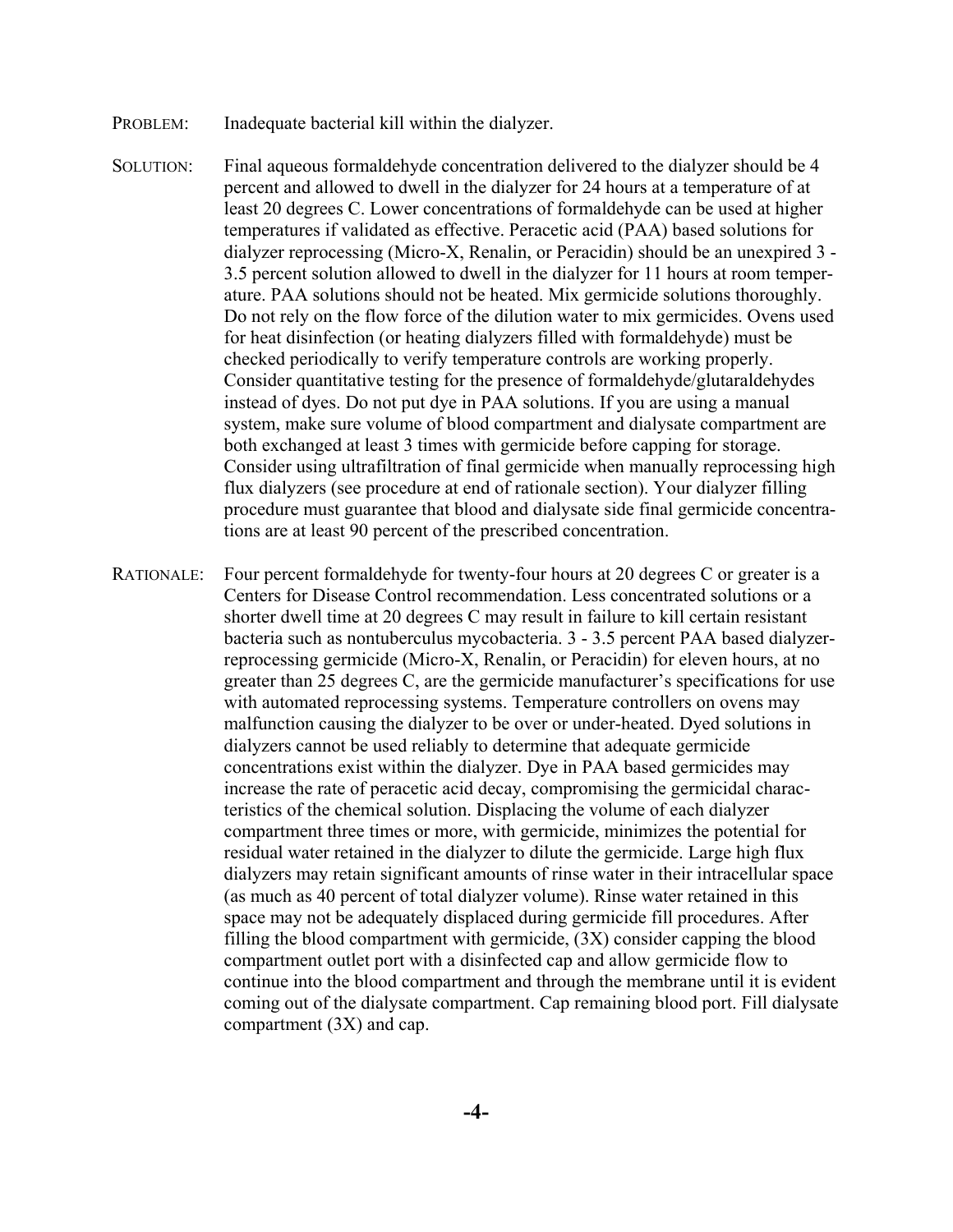#### **ALLERGIC REACTIONS**

- PROBLEM: Pre-cleaning or cleaning dialyzers with overly concentrated peroxide, sodium hypochlorite or peracetic acid based dialyzer reprocessing germicide solutions.
- SOLUTION: Eliminate use of chemicals in pre-cleaning or cleaning procedure except as indicated here: Match chemical, concentration and rinse out time with same chemical, concentration and rinse out time used by CLEANING process in your automated system and recommended by your automated system manufacturer. Use low concentrations of cleaning chemicals in manually reprocessed dialyzers and do not use more than one type of cleaning chemical in the process. Typical concentrations that have been used for cleaning are a maximum of 0.5% peroxide, 0.25% sodium hypochlorite and 2.0% peracetic acid based solution (Micro-X, Renalin, or Peracidin). Manual system operators should validate that rinse time is always adequate to remove the cleaning agent. Rinse to less than trace levels (without rebound) if an unlike germicide will be introduced in the same dialyzer. Test rinse solution with an appropriate residuals test and record the results to document this step, for each dialyzer, or for a random sample of dialyzers.
- RATIONALE: High concentrations of chemicals can be absorbed by the dialyzer-header potting compound and later leached into the dialyzer blood and/or dialysate compartment. Increasing the concentration of chemical cleaners above a validated, safe level may cause many problems including: allergic reactions, poor reuse, dialyzer potting compound deterioration/case cracking, etc.
- PROBLEM: Inadequate dilution and/or mixing of germicide resulting in highly concentrated or layered solution.
- SOLUTION: Emphasize importance of dilution and thorough mixing of germicide to personnel responsible for the task. Prepare a sign-off sheet and require initials of the individual preparing each batch of germicide. Add appropriate amount of purified water, cap and agitate small containers of germicide solution for at least 30 seconds. Add appropriate amount of water, and thoroughly stir germicide solution, in large containers, for at least 30 seconds. DO NOT RELY ON FLOW FORCE OF PURIFIED WATER TO MIX GERMICIDE SOLUTION. Test each dialyzer before pre-dialysis rinse with an appropriate presence test (not dye). Monitor dialyzer germicide rinse time. Longer than normal rinse times for a cluster of dialyzers may mean the batch of germicide used for these dialyzers was not prepared properly.
- RATIONALE: Inadequate dilution and/or mixing of germicide solutions will result in delivery of high or high/low concentrations (layered solution) to dialyzers. High concentrations of germicide can be absorbed by the dialyzer header potting compound and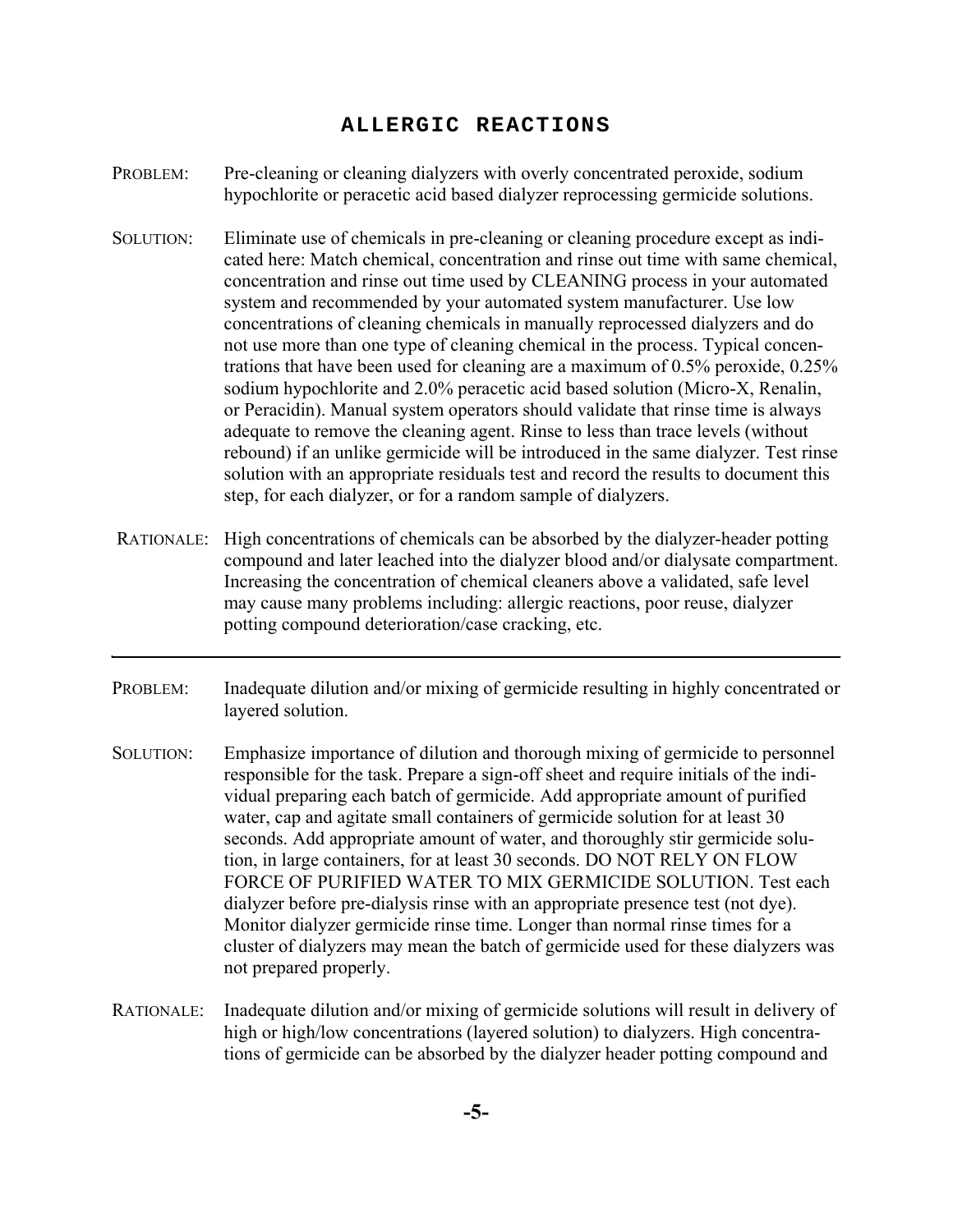- RATIONALE: later leached into the blood and/or dialysate compartments. This is similar to the (cont'd) problem that occurs with excessive concentrations of peroxide, sodium hypochlorite, or peracetic acid in solutions used for cleaning dialyzers. If the germicide is not mixed properly, potency testing of each dialyzer before rinsing will show a large variation in results on dialyzers reprocessed from that germicide batch.
- PROBLEM: Germicide rebound post dialyzer rinse.
- SOLUTION: Make sure germicide has been diluted and mixed properly as stated elsewhere in this overview. Set blood pump speed at a minimum of 300 ml/min and UFR at 2 liters (or kilograms) per hour during germicide rinse out period e.g. 500 ml in 15 min. = 2 L/hr. After rinse and residual test procedure are complete, set minimum UF rate or TMP to make sure a small amount of ultrafiltrate continues to flow to the dialysate. Continue this procedure until the patient is ready for treatment. If ultrafiltrate flow toward the dialysate must be discontinued, perform another test for residual germicide. Restart dialyzer rinsing and rinse until residual germicide is at an acceptable level, before starting the patient treatment.
- RATIONALE: Rebound is less likely to occur when dialyzers have been filled with properly diluted and mixed germicide solutions. Dialyzer header potting compounds can have sponge-like characteristics. Excess concentrations of germicide may saturate the potting compound making it unlikely the dialyzer will rinse normally i.e. it is likely there will be significant rebound after typical rinse time. Maintaining a slight ultrafiltrate flow to the dialysate reduces the risk of undetected residual germicide accumulating in the blood compartment
- PROBLEM: Reaction to type of heparin in use.
- SOLUTION: Exercise appropriate medical decision for patient involved. Consider monitoring heparin lot numbers, date codes, type, manufacturer and regimen used for each patient. This action will help detect changes that may result in later problems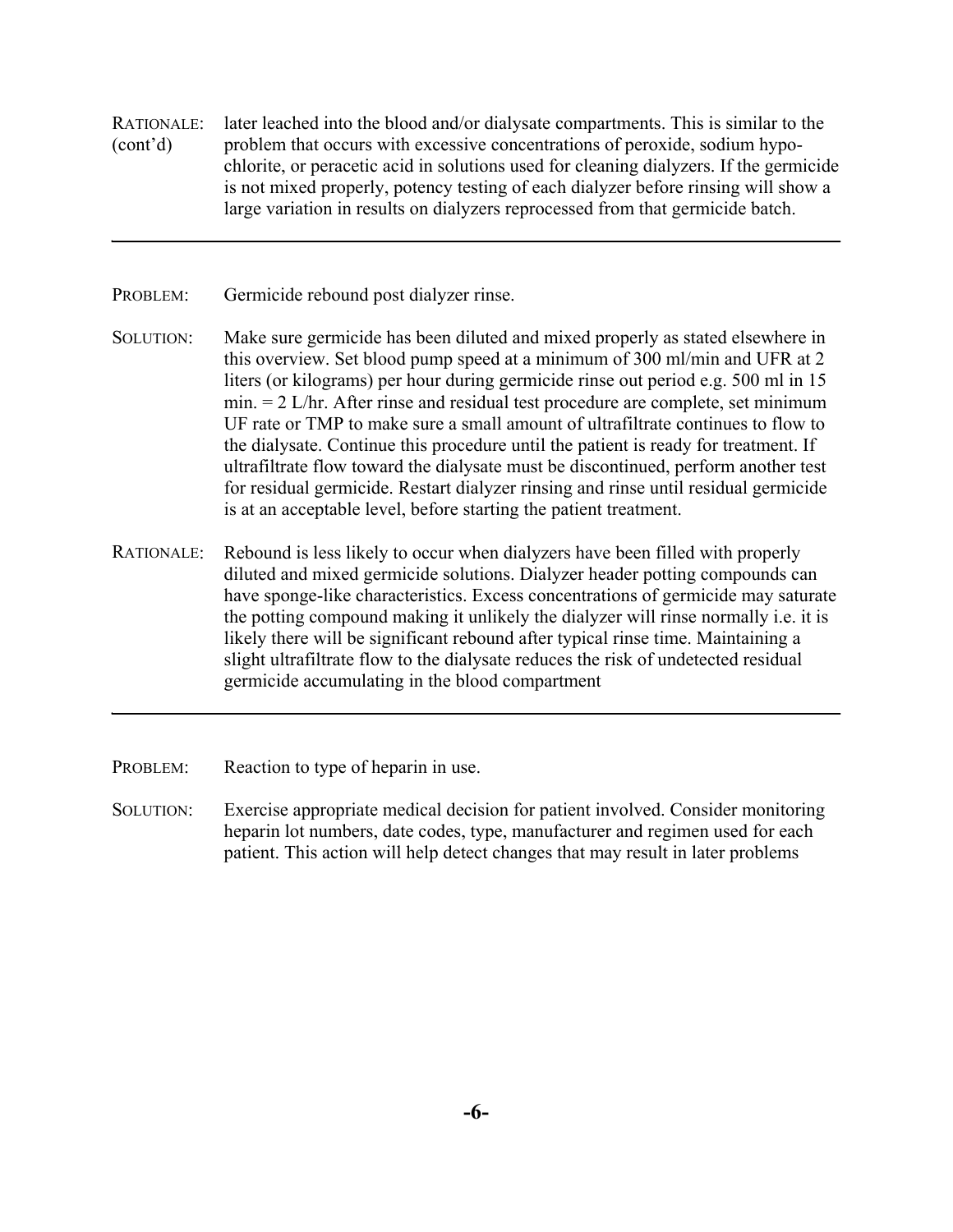#### **BLOOD LEAKS**

- PROBLEM: Dialyzers are being mechanically stressed during the reprocessing procedure.
- SOLUTION: Reduce purified water flow rate through dialysate compartment to one liter per minute or less at no greater than 30 psig regulated pressure. Use a 1-liter per minute flow restrictor in dialysate side flush line for each dialyzer station in manual systems. In automated systems, check with equipment manufacturer to determine if flow through dialysate side can ever exceed 1 liter/min for your serial number reprocessing machine. Storage area for dialyzers should be maintained at even temperatures i.e. room temperature - 20-25 C. Do not store dialyzers near hot water heaters. Pressure test each dialyzer and be aware of test limitations e.g. negative pressure applied on dialysate side with blood side open to atmosphere will not detect blood leaks from loose header rings. Inspect header rings for tightness before placing dialyzer in storage.
- RATIONALE: High flow flushing on the dialysate side of the dialyzer presents more potential for rupturing fibers than high flow flushing on the blood side. This increased potential for fiber rupture occurs as a result of water velocity shearing energy present as the flow is forced to make a right angle turn. Fibers at the dialysate inlet, which absorb this energy, are the fibers most likely to rupture or become stressed. Fibers that have been forced away from the bundle during high speed blood side flushing are at additional risk of stress or rupture. Some dialyzer models are at greater risk, for fiber rupture, than others (depends on dialyzer design characteristics such as case restriction to flow, how well fibers are bundled, membrane thickness, etc.). Thermal cycling during storage may stress dialyzers and may contribute to dialysate channeling.
- PROBLEM: Excessive mechanical stress generated by aggressive chemical reactions in blood compartment during pre-cleaning or cleaning process
- SOLUTION: Eliminate use of chemicals in pre-cleaning or cleaning procedure except as indicated here: Match chemical, concentration and rinse out time with same chemical, concentration and rinse out time used by CLEANING process in your automated system and recommended by your automated system manufacturer. Use low concentrations of cleaning chemicals in manually reprocessed dialyzers and do not use more than one type of cleaning chemical in the process. Typical concentrations that have been used for cleaning are a maximum of 0.5% peroxide, 0.25% sodium hypochlorite and 2.0% peracetic acid based solution (Micro-X, Renalin, or Peracidin). Manual system operators should validate that rinse time is always adequate to remove the cleaning agent. Rinse cleaner to less than trace levels (without rebound) if a different chemical will be introduced in the same dialyzer (as a germicide) before storage. Automated or manual systems exposed to excessive concentrations of a cleaner or germicide,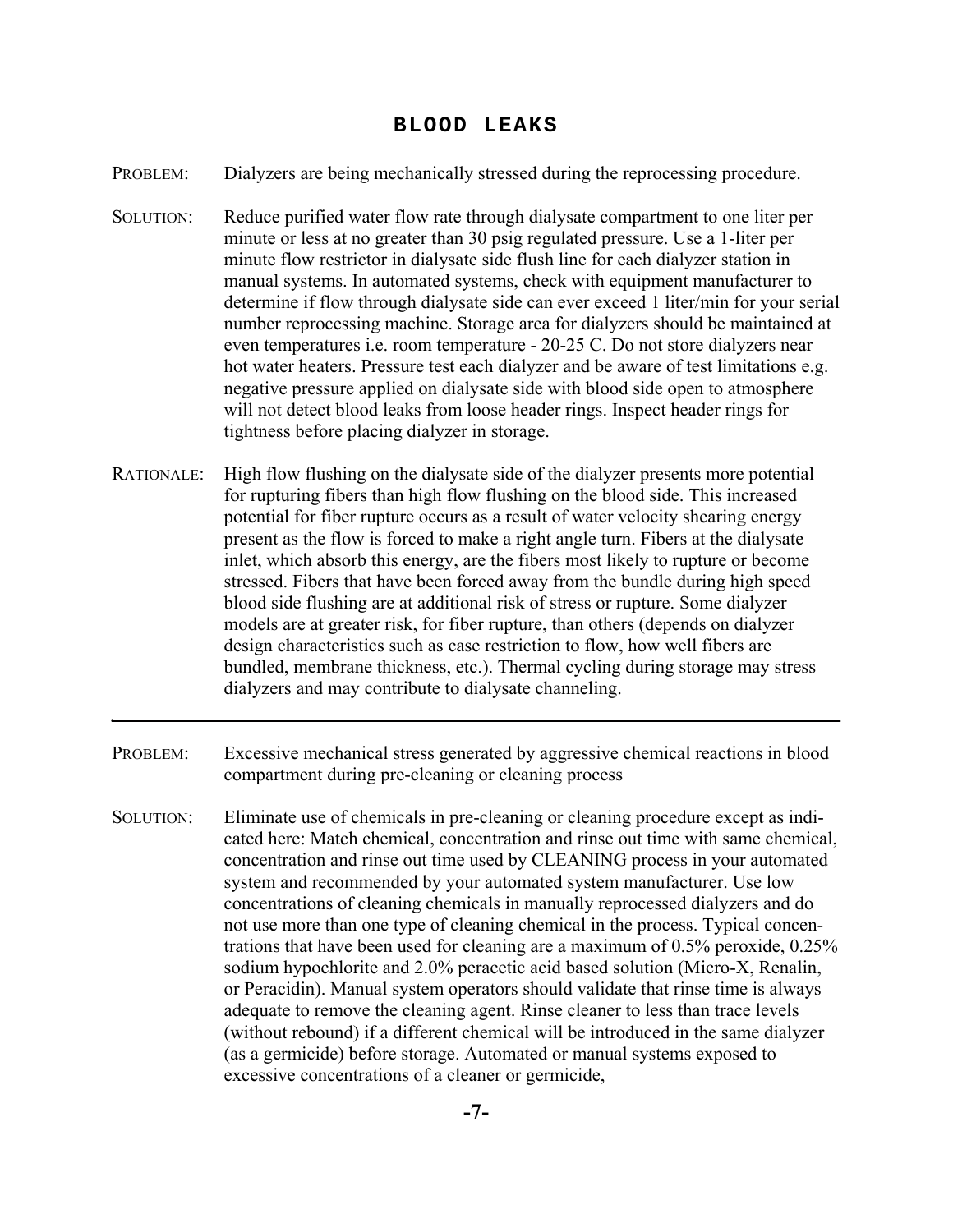- SOLUTION: should be rinsed thoroughly with purified water through the chemical connection  $(cont'd)$  line(s) and sanitized before use  $line(s)$  and sanitized before use.
- RATIONALE: Peroxide, sodium hypochlorite and peracetic acid based solutions, are oxidizing chemicals that give off gas while denaturing blood loads in the dialyzer. Excessive concentrations of these chemicals may react aggressively against the blood load, causing mechanical expansion and contraction forces that may stress or rupture fibers. Automated or manual systems exposed to excessive concentrations of cleaners or germicides may leach additional amounts of these chemicals into the dialyzer fluid streams even after discontinuing use of improperly mixed solutions. This action is similar to chemical rebound that occurs in dialyzer header potting compounds.
- PROBLEM: Fiber(s) damaged by needle puncture while withdrawing a germicide sample for concentration or presence test.
- SOLUTION: Remove one dialysate cap and squeeze the remaining cap on the dialyzer to push out a small amount of germicide for concentration or presence test. Do not use a syringe/needle to puncture the dialysate cap and draw a sample.
- PROBLEM: Blood leaks occurring on dialyzers that have previously passed automated or manual pressure tests during reprocessing.
- SOLUTION: Qualified personnel should check and validate pressure-testing function in automated machines according to the manufacturers procedure. Manual system pressure test function should be checked and validated against source procedure e.g. AAMI/ANSI Standard for First Use Hemodialyzers. Follow all other suggestions listed in this section as the dialyzer may have been stressed during the reprocessing procedure but not enough to fail the pressure test.
- RATIONALE: Equipment should be tested and maintained as directed, by manufacturer or internal procedures, to ensure pressure test function works properly. Dialyzers that leak blood after having worked properly, for even a short time into the treatment, will have passed the prior reprocessing pressure test as the failure occurred during the treatment. It is highly likely that pre-stressed dialyzers will leak blood more often than non-stressed dialyzers. Blood leaks with pre-stressed dialyzers may occur as a result of the following combined dialysis elements that are not all present during the reprocessing procedure: ultrafiltration (not reverse UF), pH shift, significant temperature rise over a short time period, and TMP fluctuations.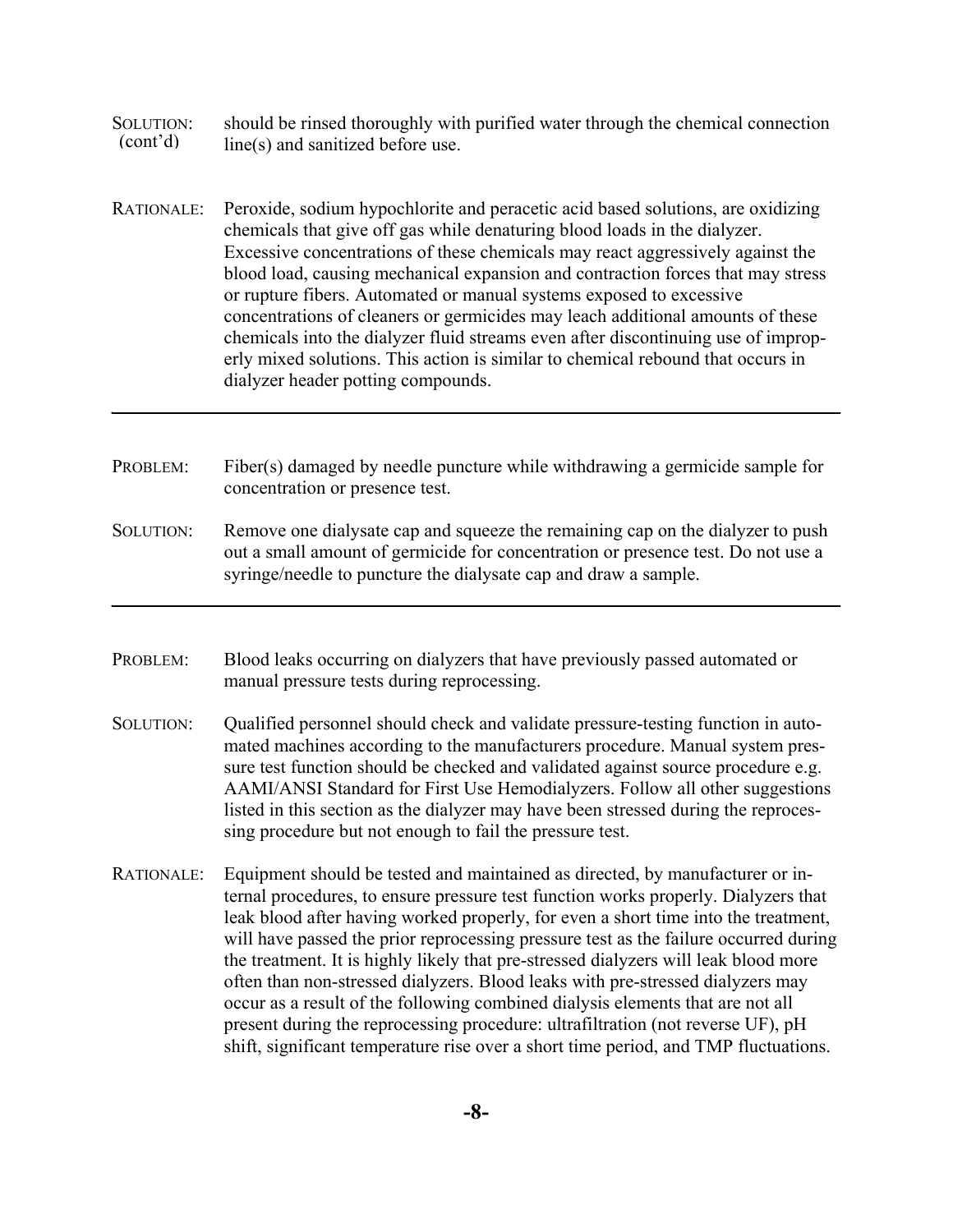#### **PARTICULATE IN DIALYZERS**

- PROBLEM: Particulate in dialyzer compartments.
- SOLUTION: Validate reprocessing procedure does not effect dialyzer materials, for each use, up to a designated maximum use e.g. potting compound deterioration, dialyzer case stress cracking. Set maximum use number accordingly. Note: A volume and/or pressure test may not detect the presence of particulate in a dialyzer. Check concentration of cleaning agents or germicides. High concentrations of chemical solutions may be the source of this problem (as well as other problems listed elsewhere in this overview).
- RATIONALE: Reprocessing procedures will ultimately compromise dialyzer mechanical integrity. How soon this happens depends on several variables, including concentration of chemicals used during the reprocessing procedure. Evaluation and validation of reprocessing procedures effect on dialyzer mechanical integrity, for each reuse, can minimize or eliminate problems due to particulates from deterioration and dialysate channeling.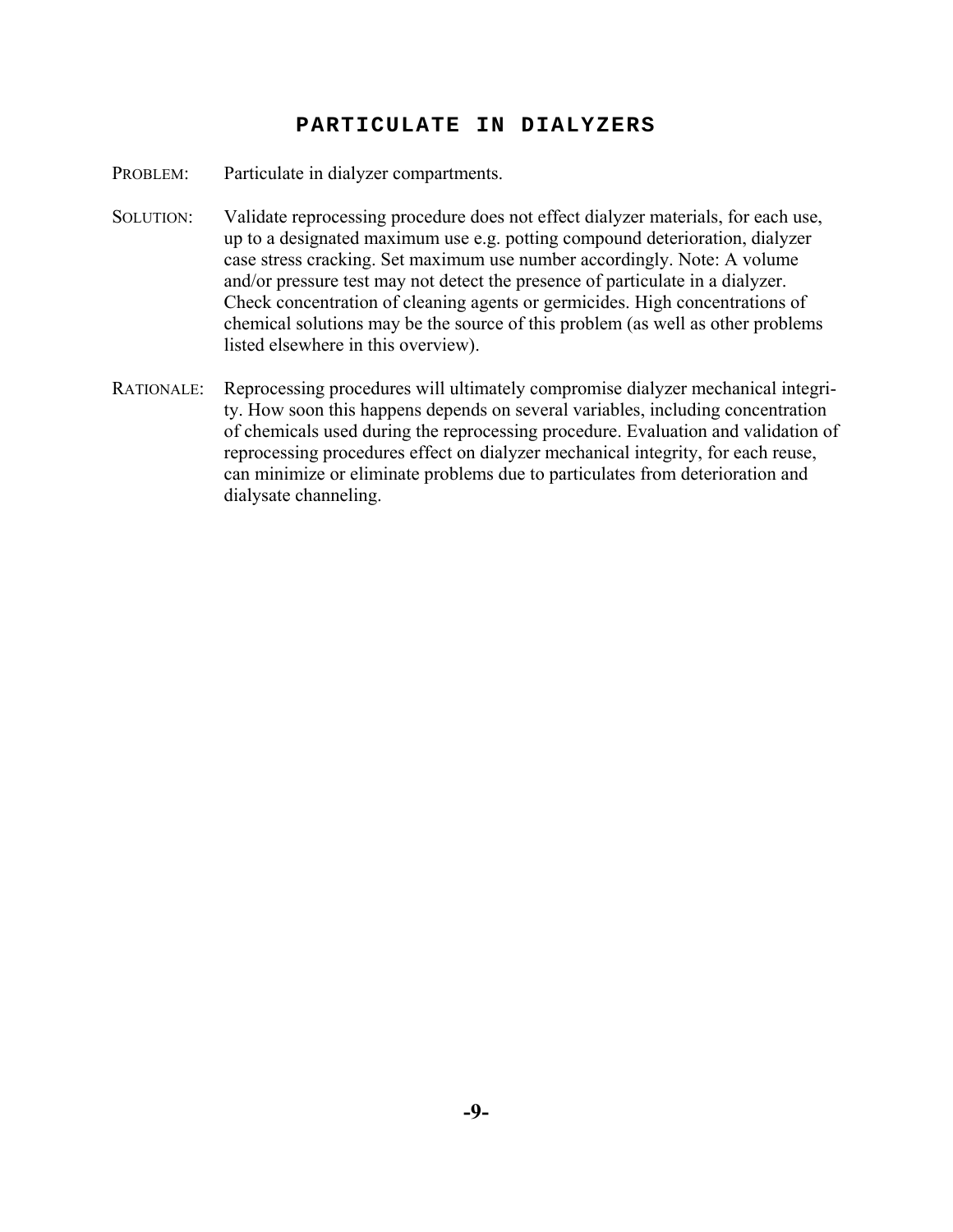# **INADEQUATE DIALYSIS ASSOCIATED WITH REUSE**

- PROBLEM: Patient receives insufficient dialysis dose due to under-performing reprocessed dialyzer(s)
- SOLUTION: Make certain overall reprocessing procedure is effective in restoring each dialyzer TCV to as near 100% as is possible, for each reuse. Monitor pre-clean/clean procedures for efficacy. Discard dialyzer(s) if KUF changes significantly. Model heparin delivery for each patient to minimize potential for loss of dialyzer surface area, from clotted fibers, over multiple uses. Set a maximum use number for each dialyzer type that correlates with proper performance for each use.
- RATIONALE: Clotted dialyzer fibers due to inefficient cleaning procedures, or improper heparin delivery, will cause a loss of dialyzer surface area and a corresponding decrease in clearance. In addition, the clearance loss to the patient can be cumulative if the treatment time is not extended to compensate for the loss. Setting a performance validated maximum use number minimizes potential for problems from:
	- 1) Undetected Change to Dialyzer Materials
		- potting compound, case, header  $&$  o-rings, fibers
	- 2) Dialysate Channeling in Dialyzer
		- non-uniform dialysate distribution around fibers
		- asymmetrical fiber bundle
		- non-correlating TCV vs. clearance
		- inadequate dialysis due to low clearances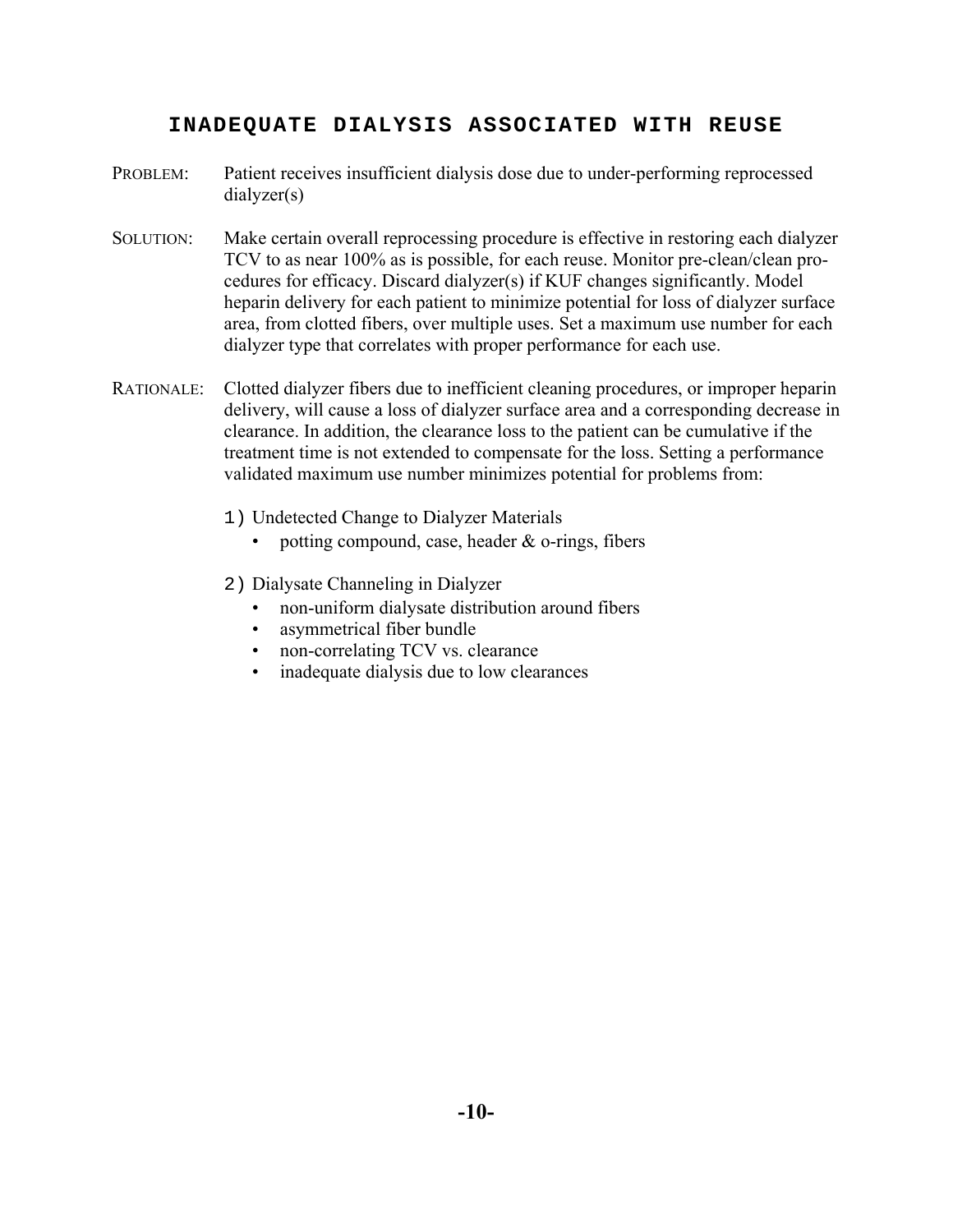# **HOW TO CHOOSE A LABORATORY**

# TO PROPERLY CULTURE WATER AND CONCENTRATE/DIALYSATE SAMPLES FOR BACTERIAL CONTAMINATION

## TO ENSURE COMPLIANCE WITH ANSI/AAMI STANDARDS FOR HEMODIALYSIS SYSTEMS AND REUSE OF HEMODIALYZERS

In choosing a laboratory to analyze your water, concentrate, dialysate machine water samples or any other "environmental" samples you take to monitor the levels of bacteria in various parts of your dialysis operation, there are several things to consider.

- 1. Laboratories whose primary function is to process "clinical" specimens, i.e. wound, urine, fecal, sputum, blood samples, may not know how to properly analyze water or dialysate samples. Clinical specimens usually contain high numbers of bacteria and require highly nutritious media for growth. Use of the same media for detection of natural contaminants of water or dialysate will result in poor or no recovery. Make sure that the laboratory agrees to follow the recommended culture techniques listed in #9 below.
- 2. A calibrated loop technique for culturing water or dialysate/ concentrates is not acceptable. It is not accurate enough. The volume of sample being evaluated by the calibrated loop technique, while adequate when the sample has high concentrations of organisms, is too small for the level of contamination normally expected especially in water samples. The calibrated loop normally samples .01 ml. Since the AAMI Standard for Quality Water allows no more than 200 CFU/ml, a .01 ml sample would only contain 2 CFU. The detection of 2 CFU would not be considered reliable and therefore your water could be over AAMI specifications or within AAMI specifications, but you couldn't be sure based on this test result.
- 3. Blood Agar or Chocolate Agar plates are not acceptable culturing media. They are too rich an environment for cultivation of bacteria from water or dialysate/concentrate samples.
- 4. Clinical laboratories normally incubate samples at 37 degrees centigrade for 48 hours. You will need to have them incubate your samples at 35 degrees centigrade or at room temperature, for 72 hours. This is particularly important for culturing bicarbonate dialysate or concentrate.
- 5. Bicarbonate concentrate or dialysate needs to be cultured using Tryptic Soy Agar or Tryptic Soy Broth. The organisms which proliferate in bicarbonate solutions often require salts particularly sodium chloride. Media used to culture bacteria from water such as Standard Plate Count Agar do not contain sodium chloride and if it is used to culture the bicarbonate samples, detection of such bacteria will be inhibited.
- 6. A laboratory should be chosen which is located as close as possible to the dialysis center. The "Standard Method for the Examination of Water and Wastewater", 16th edition, 1985 recommends that "The recommended maximum elapsed time between collection and